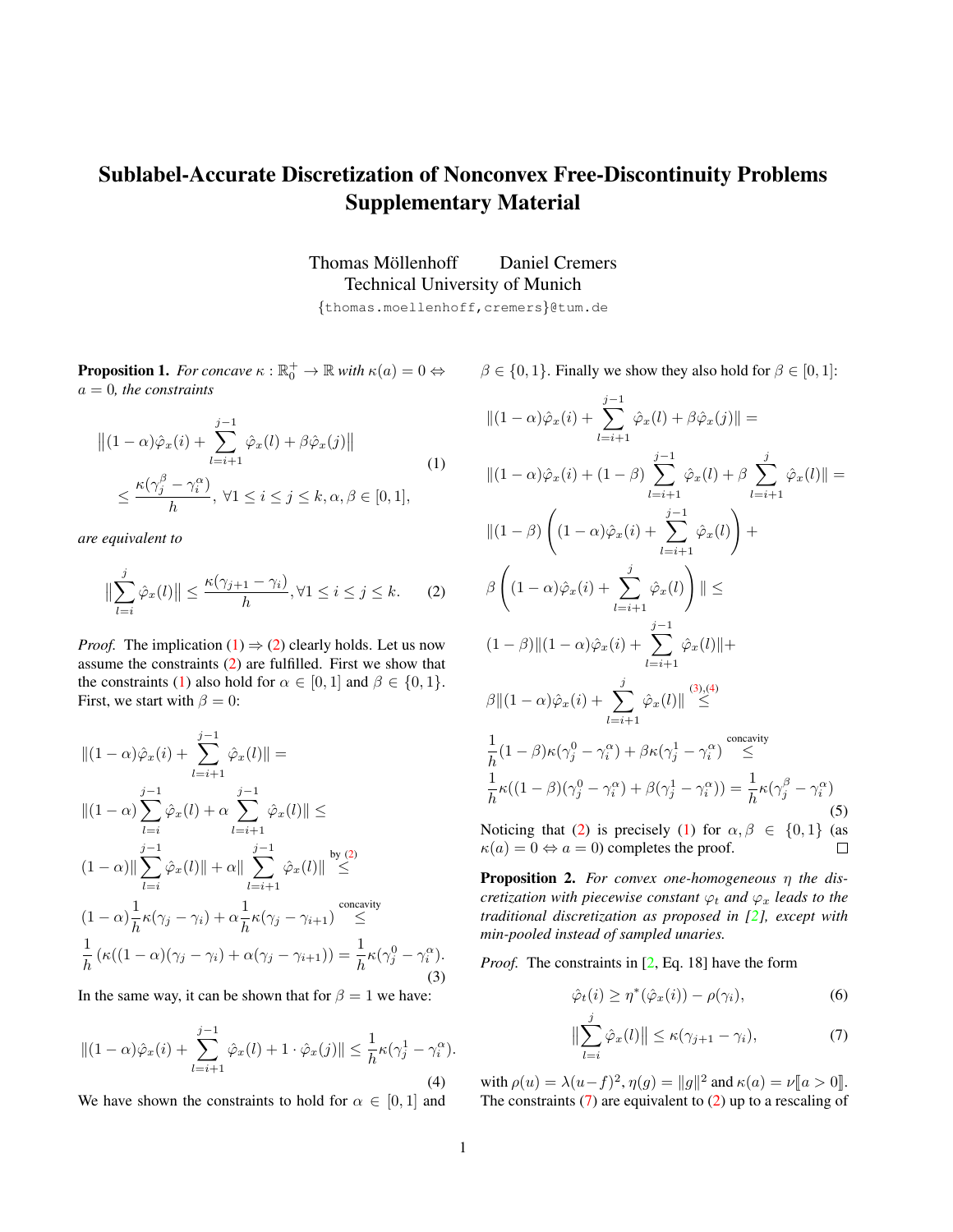<span id="page-1-8"></span> $\hat{\varphi}_x$  with h. For the constraints [\(6\)](#page-0-5) (cf. [\[2,](#page-3-0) Eq. 18]), the unaries are sampled at the labels  $\gamma_i$ . The discretization with piecewise constant duals leads to a similar form, except for a min-pooling on dual intervals,  $\forall 1 \leq i \leq k$ :

<span id="page-1-0"></span>
$$
\hat{\varphi}_t(i) \ge \eta^*(\hat{\varphi}_x(i)) - \inf_{t \in [\gamma_i, \gamma_i^*]} \rho(t),
$$
  

$$
\hat{\varphi}_t(i+1) \ge \eta^*(\hat{\varphi}_x(i)) - \inf_{t \in [\gamma_i^*, \gamma_{i+1}]} \rho(t).
$$
 (8)

The similarity between  $(8)$  and  $(6)$  becomes more evident by assuming convex one-homogeneous  $\eta$ . Then [\(8\)](#page-1-0) reduces to the following:

$$
-\hat{\varphi}_t(1) \leq \inf_{t \in [\gamma_1, \gamma_1^*]} \rho(t),
$$
  

$$
-\hat{\varphi}_t(i) \leq \inf_{t \in \Gamma_i^*} \rho(t), \ \forall i \in \{2, \dots, \ell - 1\},
$$
  

$$
-\hat{\varphi}_t(\ell) \leq \inf_{t \in [\gamma_{\ell-1}^*, \gamma_\ell]} \rho(t),
$$
 (9)

as well as

$$
\hat{\varphi}_x(i) \in \text{dom}(\eta^*), \forall i \in \{1, \dots, k\}. \tag{10}
$$

$$
\Box
$$

Proposition 3. *The constraints*

<span id="page-1-1"></span>
$$
\inf_{t \in \Gamma_i} \hat{\varphi}_t(i) \frac{\gamma_{i+1} - t}{h} + \hat{\varphi}_t(i+1) \frac{t - \gamma_i}{h} + \rho(t) \ge \eta^*(\hat{\varphi}_x(i)).
$$
\n(11)

*can be equivalently reformulated by introducing additional variables*  $a \in \mathbb{R}^k$ ,  $b \in \mathbb{R}^k$ , where  $\forall i \in \{1, \ldots, k\}$ :

<span id="page-1-3"></span>
$$
r(i) = (\hat{\varphi}_t(i) - \hat{\varphi}_t(i+1))/h,
$$
  
\n
$$
a(i) + b(i) - (\hat{\varphi}_t(i)\gamma_{i+1} - \hat{\varphi}_t(x, i+1)\gamma_i)/h = 0,
$$
 (12)  
\n
$$
r(i) \ge \rho_i^*(a(i)), \hat{\varphi}_x(i) \ge \eta^*(b(i)),
$$

*with*  $\rho_i(x,t) = \rho(x,t) + \delta\{t \in \Gamma_i\}.$ 

*Proof.* Rewriting the infimum in [\(11\)](#page-1-1) as minus the convex conjugate of  $\rho_i$ , and multiplying the inequality with  $-1$  the constraints become:

<span id="page-1-2"></span>
$$
\rho_i^*(r(i)) + \eta^*(\hat{\varphi}_x(i)) - \frac{\hat{\varphi}_t(i)\gamma_{i+1} - \hat{\varphi}_t(i+1)\gamma_i}{h} \le 0,
$$
  

$$
r(i) = (\hat{\varphi}(i) - \hat{\varphi}(i+1))/h.
$$
 (13)

To show that  $(13)$  and  $(12)$  are equivalent, we prove that they imply each other. Assume [\(13\)](#page-1-2) holds. Then without loss of generality set  $a(i) = \rho_i^*(r(i)) + \xi_1, b(i) = \eta_i^*(\varphi_x(i)) + \xi_2$ for some  $\xi_1, \xi_2 \geq 0$ . Clearly, this choice fulfills [\(13\)](#page-1-2). Since for  $\xi_1 = \xi_2 = 0$  we have by assumption that

$$
a(i) + b(i) - (\hat{\varphi}_t(i)\gamma_{i+1} - \hat{\varphi}_t(x, i+1)\gamma_i)/h \le 0, \quad (14)
$$

there exists some  $\xi_1, \xi_2 \geq 0$  such that [\(12\)](#page-1-3) holds.

Now conversely assume [\(12\)](#page-1-3) holds. Since  $a(i) \geq$  $\rho_i^*(r(i)), b(i) \geq \eta^*(\hat{\varphi}_x(i)),$  and

$$
a(i) + b(i) - (\hat{\varphi}_t(i)\gamma_{i+1} - \hat{\varphi}_t(x, i+1)\gamma_i)/h = 0, \quad (15)
$$

this directly implies

$$
\rho_i^*(r(i)) + \eta^*(\hat{\varphi}_x(i)) - \frac{\hat{\varphi}_t(i)\gamma_{i+1} - \hat{\varphi}_t(i+1)\gamma_i}{h} \le 0,
$$
\n(16)

since the left-hand side becomes smaller by plugging in the lower bound.  $\Box$ 

<span id="page-1-5"></span>**Proposition 4.** *The discretization with piecewise linear*  $\varphi_t$ *and piecewise constant*  $\varphi_x$  *together with the choice*  $\eta(g)$  =  $\|g\|$  and  $\kappa(a) = a$  *is equivalent to the relaxation* [\[1\]](#page-3-1)*.* 

*Proof.* Since  $\eta(g) = ||g||$ , the constraints [\(11\)](#page-1-1) become

$$
\inf_{t \in \Gamma_i} \hat{\varphi}_t(i) \frac{\gamma_{i+1} - t}{h} + \hat{\varphi}_t(i+1) \frac{t - \gamma_i}{h} + \rho(t) \ge 0.
$$
\n
$$
\varphi_x \in \text{dom}(\eta^*).
$$
\n(17)

This decouples the constraints into data term and regularizer. The data term constraints can be written using the convex conjugate of  $\rho_i = \rho + \delta \{ \cdot \in \Gamma_i \}$  as the following:

<span id="page-1-4"></span>
$$
\frac{\hat{\varphi}_t(i)\gamma_{i+1} - \hat{\varphi}_t(i+1)\gamma_i}{h} - \rho_i^* \left(\frac{\hat{\varphi}_t(i) - \hat{\varphi}_t(i+1)}{h}\right) \ge 0.
$$
\n(18)

Let  $v_i = \hat{\varphi}_t(i) - \hat{\varphi}_t(i+1)$  and  $q = \hat{\varphi}_t(1)$ . Then we can write [\(18\)](#page-1-4) as a telescope sum over the  $v_i$ 

<span id="page-1-6"></span>
$$
q - \sum_{j=1}^{i-1} \boldsymbol{v}_j + \frac{\gamma_i}{h} \boldsymbol{v}_i - \rho_i^* \left(\frac{\boldsymbol{v}_i}{h}\right) \ge 0, \tag{19}
$$

which is the same as the constraints in [\[1,](#page-3-1) Eq. 9,Eq. 22]. The cost function is given as

<span id="page-1-7"></span>
$$
-\hat{\varphi}_t(1) - \sum_{i=1}^k \hat{v}(i) \left[ \hat{\varphi}_t(i+1) - \hat{\varphi}_t(i) \right] = \langle \hat{v}, \mathbf{v} \rangle - q,
$$
\n(20)

which is exactly the first part of  $[1, Eq. 21]$  $[1, Eq. 21]$ . Finally, for the regularizer we get

$$
\left\|\sum_{l=i}^{j} \hat{\varphi}_x(l)\right\| \le \frac{|\gamma_{j+1} - \gamma_i|}{h}, \ \|\hat{\varphi}_x(i)\| \le 1,\tag{21}
$$

which clearly reduces to the same set as in [\[1,](#page-3-1) Proposition 5], by applying that proposition (and with the rescaling/substitution  $p = h \cdot \varphi_x$ ).

 $\Box$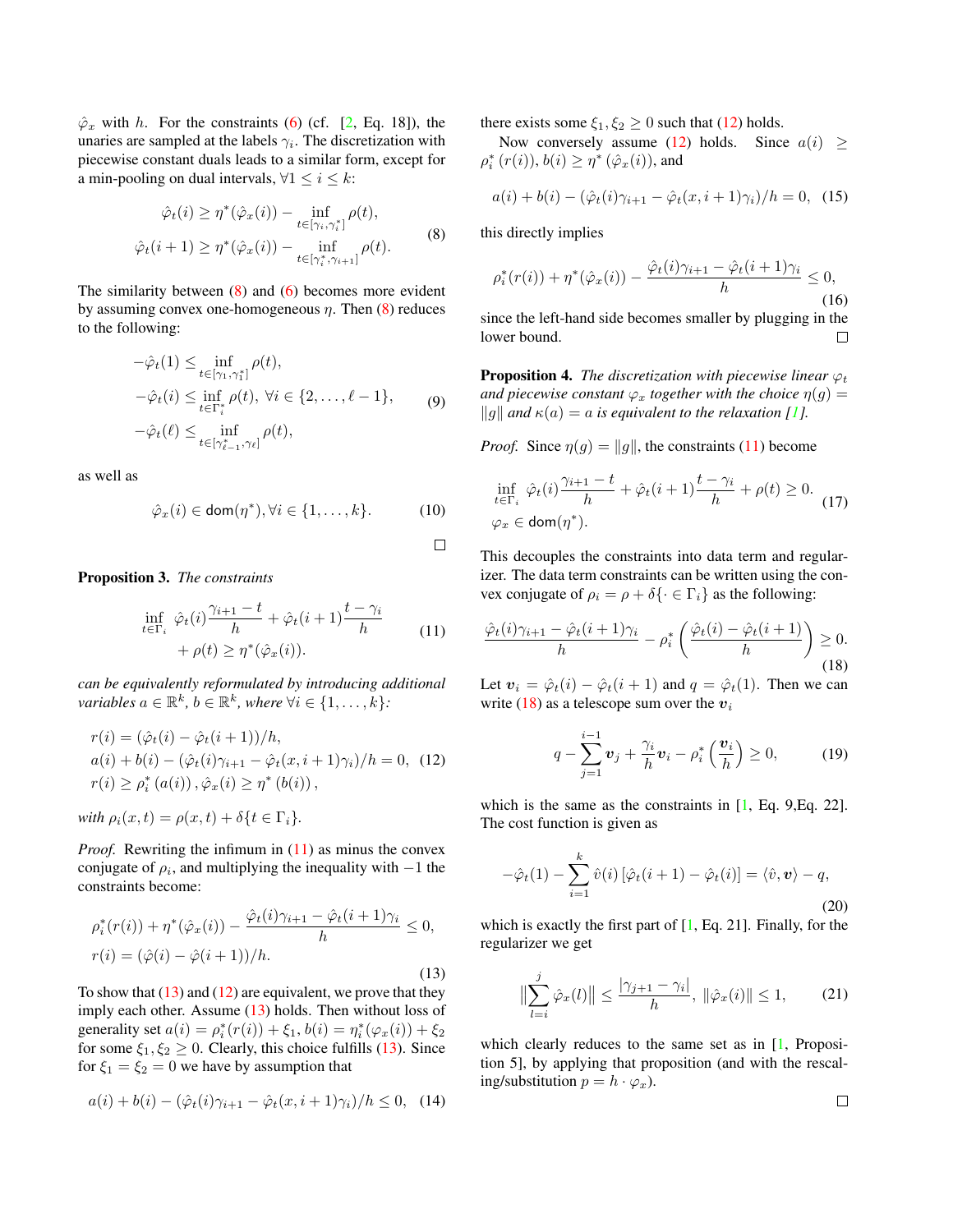<span id="page-2-4"></span>Proposition 5. *The data term from [\[1\]](#page-3-1) (which is in turn a special case of the discretization with piecewise linear*  $\varphi_t$ *) can be (pointwise) brought into the primal form*

$$
\mathcal{D}(\widehat{v}) = \inf_{\substack{x_i \ge 0, \sum_i x_i = 1 \\ \widehat{v} = y/h + I^\top x}} \sum_{i=1}^k x_i \rho_i^{**} \left(\frac{y_i}{x_i}\right), \qquad (22)
$$

where  $I \in \mathbb{R}^{k \times k}$  is a discretized integration operator.

*Proof.* The equivalence of the sublabel accurate data term proposed in [\[1\]](#page-3-1) to the discretization with piecewise linear  $\varphi_t$  is established in Proposition [4](#page-1-5) (cf. [\(19\)](#page-1-6) and [\(20\)](#page-1-7)). It is given pointwise as

<span id="page-2-0"></span>
$$
\mathcal{D}(\widehat{v}) = \max_{v,q} \langle v, \widehat{v} \rangle - q - \sum_{i=1}^{k} \delta \left\{ \left( \frac{v_i}{h}, [q1_k - Iv]_i \right) \in \text{epi}(\rho_i^*) \right\},\tag{23}
$$

where  $\hat{v} \in \mathbb{R}^k, v \in \mathbb{R}^k, q \in \mathbb{R}$ , and k is the number of pieces and 1,  $\in \mathbb{R}^k$  is the vector consisting only of ones pieces and  $\mathbf{1}_k \in \mathbb{R}^k$  is the vector consisting only of ones. Furthermore,  $\rho_i(t) = \rho(t) + \delta\{t \in \Gamma_i\}$ , dom $(\rho_i) = \Gamma_i$ [ $\gamma_i, \gamma_{i+1}$ ]. The integration operator  $I \in \mathbb{R}^{k \times k}$  is defined as

$$
I = \begin{bmatrix} -\frac{\gamma_1}{h} & & & \\ 1 & -\frac{\gamma_2}{h} & & \\ & \ddots & \ddots & \\ 1 & \cdots & 1 & -\frac{\gamma_k}{h} \end{bmatrix} . \tag{24}
$$

Using convex duality, and the substitution  $h\tilde{v} = v$  we can rewrite [\(23\)](#page-2-0) as

<span id="page-2-1"></span>
$$
\min_{x} \max_{\tilde{v}, q, z} \langle \tilde{v}, h \cdot \hat{v} \rangle - q - \langle x, z - (q \mathbf{1}_k - h I \tilde{v}) \rangle -
$$
\n
$$
\sum_{i=1}^{k} \delta \{ (\tilde{v}_i, z_i) \in \text{epi}(\rho_i^*) \},
$$
\n(25)

The convex conjugate of  $F_i(z, v) = \delta\{(v, -z) \in \text{epi}(\rho_i^*)\}$ is the lower-semicontinuous envelope of the perspective  $[3, 3]$  $[3, 3]$ Section 15], and since  $\rho_i : \Gamma_i \to \mathbb{R}$  has bounded domain, is given as the following (cf. also  $[5,$  Appendix 3])

$$
F_i^*(x, y) = \begin{cases} x\rho_i^{**}(y/x), & \text{if } x > 0, \\ 0, & \text{if } x = 0 \land y = 0, \\ \infty, & \text{if } x < 0 \lor (x = 0 \land y \neq 0). \end{cases}
$$
(26)

Thus with the convention that  $0/0 = 0$  equation [\(25\)](#page-2-1) can be

rewritten as convex conjugates:

$$
\min_{x} \left( \max_{q} q(\mathbf{1}_{k}^{\top} x) - q \right) +
$$
\n
$$
\left( \max_{\tilde{v},z} \langle \tilde{v}, h \cdot (\hat{v} - I^{\top} x) \rangle + \langle -z, x \rangle - \sum_{i=1}^{k} F_{i}(-z_{i}, \tilde{v}_{i}) \right) =
$$
\n
$$
\min_{x} \delta \left\{ \sum_{i} x_{i} = 1 \right\} + \sum_{i} F_{i}^{*} \left( x_{i}, \left[ h(\hat{v} - I^{\top} x) \right]_{i} \right).
$$
\n(27)

Hence we have that

$$
\mathcal{D}(\widehat{v}) = \min_{\substack{x,y \\ y=h(\widehat{v}-I^{\top}x) \\ x_i \ge 0 \\ \sum_{i} x_i = 1 \\ y_i/x_i \in \text{dom}(\rho_i^{**})}} \sum_{i} x_i \rho_i^{**} \left(\frac{y_i}{x_i}\right), \quad (28)
$$

which can be rewritten in the form  $(23)$ .

**Proposition 6.** Let  $\gamma = \kappa (\gamma_2 - \gamma_1)$  and  $\ell = 2$ . The approx*imation with piecewise linear*  $\varphi_t$  *and piecewise constant*  $\varphi_x$ *of the continuous optimization problem*

$$
\inf_{v \in \mathcal{C}} \sup_{\varphi \in \mathcal{K}} \int_{\Omega \times \mathbb{R}} \langle \varphi, Dv \rangle.
$$
 (29)

*is equivalent to*

<span id="page-2-3"></span>
$$
\inf_{u:\Omega\to\Gamma}\int_{\Omega}\rho^{**}(x,u(x)) + (\eta^{**}\square\gamma\|\cdot\|)(\nabla u(x))\,\mathrm{d}x,\tag{30}
$$

*where*  $(\eta \Box \gamma \Vert \cdot \Vert)(x) = \inf_{y} \eta(x - y) + \gamma \Vert y \Vert$  *denotes the infimal convolution (cf. [\[3,](#page-3-2) Section 5]).*

*Proof.* Plugging in the representations for piecewise linear  $\varphi_t$  and piecewise constant  $\varphi_x$  we have the coefficient functions  $\hat{v}: \Omega \to [0,1], \hat{\varphi}_t : \Omega \times \{1,2\} \to \mathbb{R}, \hat{\varphi}_x : \Omega \to \mathbb{R}^n$ and the following optimization problem:

$$
\inf_{\hat{v}} \sup_{\hat{\varphi}_x, \hat{\varphi}_t} \int_{\Omega} -\hat{\varphi}_t(x, 1) - \hat{v}(x) \left[ \hat{\varphi}_t(x, 2) - \hat{\varphi}_t(x, 1) \right] \n- h \cdot \hat{v}(x) \cdot \text{Div}_x \, \hat{\varphi}_x(x) \, \mathrm{d}x \n \text{subject to}
$$

<span id="page-2-2"></span>
$$
\inf_{t \in \Gamma} \hat{\varphi}_t(x, 1) \frac{\gamma_2 - t}{h} + \hat{\varphi}_t(x, 2) \frac{t - \gamma_1}{h} + \rho(x, t) \ge \eta^*(x, \hat{\varphi}_x(x))
$$
  

$$
\|\hat{\varphi}_x(x)\| \le \kappa(\gamma_2 - \gamma_1) =: \gamma.
$$
 (31)

Using the convex conjugate of  $\rho : \Omega \times \Gamma \to \mathbb{R}$  (in its second argument), we rewrite the first constraint as

$$
\frac{\hat{\varphi}_t(x,1)\gamma_2 - \hat{\varphi}_t(x,2)\gamma_1}{h} \ge \rho^* \left(x, \frac{\hat{\varphi}_t(x,1) - \hat{\varphi}_t(x,2)}{h}\right) + \eta^*(x, \hat{\varphi}_x(x)).
$$
\n(32)

$$
\qquad \qquad \Box
$$